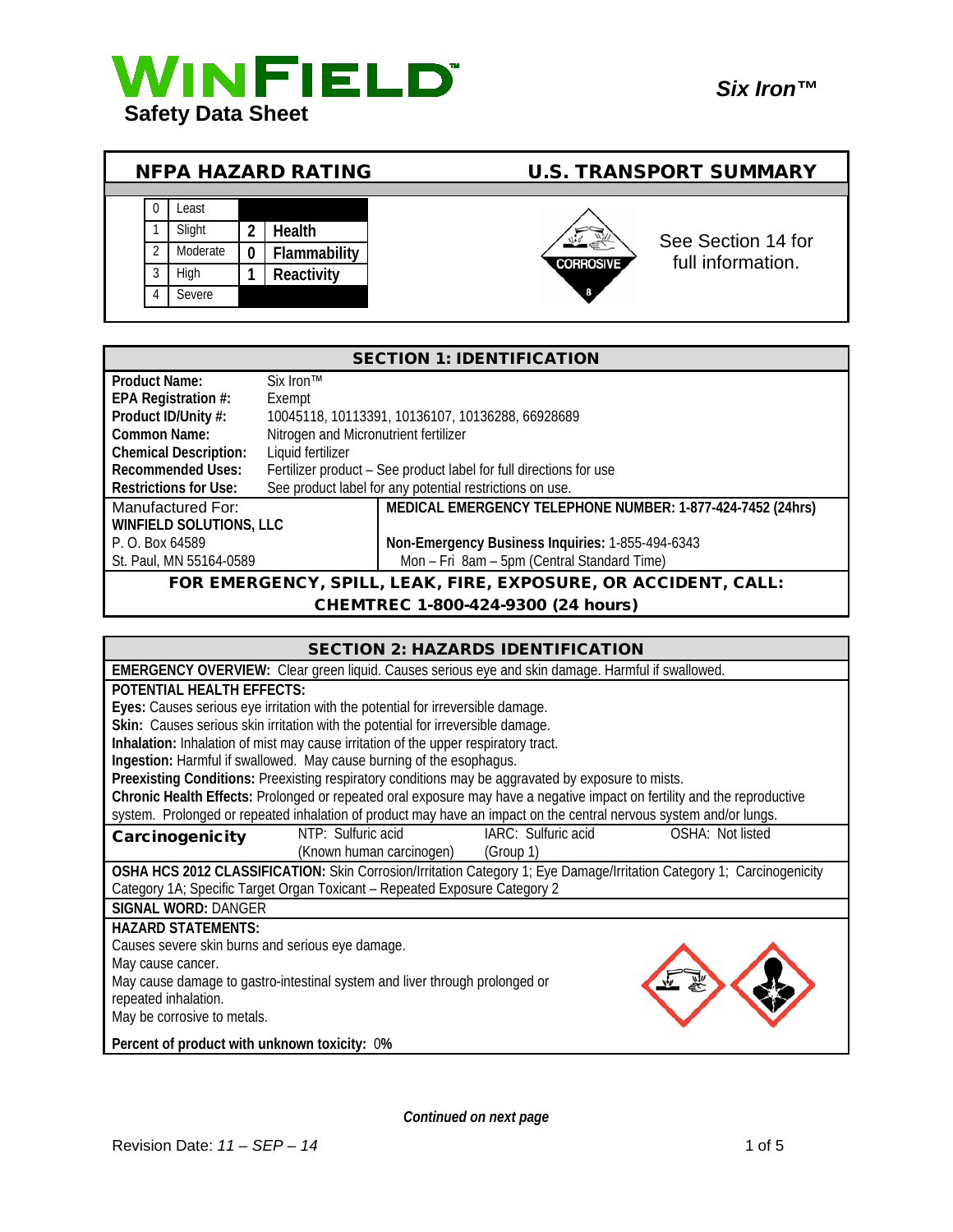#### **PRECAUTIONARY STATEMENTS:**

| Prevention:     | Do not breathe mist or spray. Wash hands thoroughly after use. Wear protective gloves, protective clothing,<br>eye protection, and face protection. Obtain special instructions before use. Do not handle until all safety<br>precautions have been read and understood. Wear protective gloves, protective clothing, eye protection and |
|-----------------|------------------------------------------------------------------------------------------------------------------------------------------------------------------------------------------------------------------------------------------------------------------------------------------------------------------------------------------|
|                 | face protection. Keep only in original container.                                                                                                                                                                                                                                                                                        |
| Response:       | If swallowed: Rinse mouth. Do NOT induce vomiting. If on skin (or hair): Take off immediately all                                                                                                                                                                                                                                        |
|                 | contaminated clothing. Rinse skin with water/shower. If inhaled: Remove person to fresh air and keep                                                                                                                                                                                                                                     |
|                 | comfortable for breathing. Immediately call a poison control center (1-877-424-7452) or doctor for treatment                                                                                                                                                                                                                             |
|                 | advice. If in eyes: Rinse cautiously with water for 15 minutes. Remove contact lenses, if present and easy to                                                                                                                                                                                                                            |
|                 | do. Continue rinsing. Immediately call a poison control center (1-877-424-7452) or doctor for treatment advice.                                                                                                                                                                                                                          |
|                 | If exposed or concerned: Get medical attention.                                                                                                                                                                                                                                                                                          |
|                 | Absorb any spillage to prevent material damage.                                                                                                                                                                                                                                                                                          |
| Storage:        | Store in a secured, preferably locked, area. Undiluted product is corrosive to mild steel, aluminum, and brass                                                                                                                                                                                                                           |
|                 | and must be stored and/or shipped in fiberglass, polypropylene, or stainless steel--use only stainless or P.V.C.                                                                                                                                                                                                                         |
|                 | fittings.                                                                                                                                                                                                                                                                                                                                |
| <b>Disposal</b> | Dispose of contents/container in accordance with Federal, state and local regulations.                                                                                                                                                                                                                                                   |

| <b>SECTION 3: COMPOSITION/INFORMATION ON INGREDIENTS</b>                                                                      |                 |            |  |  |
|-------------------------------------------------------------------------------------------------------------------------------|-----------------|------------|--|--|
| Ingredient                                                                                                                    | $%$ (wt)        | CAS Reg. # |  |  |
| Ferrous sulfate heptahydrate                                                                                                  | 30.1%           | 7782-63-0  |  |  |
| Urea                                                                                                                          | $25.0 - 27.0\%$ | $57-13-6$  |  |  |
| Sulfuric acid                                                                                                                 | 2.5%            | 7664-93-9  |  |  |
| Citric acid                                                                                                                   | $2.0 - 3.0\%$   | 77-92-9    |  |  |
|                                                                                                                               |                 |            |  |  |
| *Ingredients not specifically listed are non-hazardous and/or are considered to be confidential business information under 29 |                 |            |  |  |
| CFR 1910.1200(i).                                                                                                             |                 |            |  |  |
| See Section 8 for exposure limits.                                                                                            |                 |            |  |  |

| <b>SECTION 4: FIRST AID MEASURES</b> |                                                                                                                                                                                                                                                |  |  |
|--------------------------------------|------------------------------------------------------------------------------------------------------------------------------------------------------------------------------------------------------------------------------------------------|--|--|
| Inhalation:                          | Remove person from contaminated area to fresh air and assist breathing as needed. Seek medical attention<br>if irritation occurs.                                                                                                              |  |  |
| Ingestion:                           | Seek medical attention or call a poison control center immediately for treatment advice. Do not induce<br>vomiting unless instructed to do so by a poison control center or doctor. Do not give anything by mouth to<br>an unconscious person. |  |  |
| Eyes:                                | Flush eyes with clean water for at least 15 minutes. Lift eyelids to facilitate irrigation. If present, remove<br>contact lenses after 5 minutes and continue rinsing. Seek medical attention immediately.                                     |  |  |
| Skin:                                | Remove contaminated clothing and wash before re-using. Flush skin with water and then wash with soap<br>and water. Seek medical attention immediately.                                                                                         |  |  |

# SECTION 5: FIRE FIGHTING MEASURES

**Suitable Extinguishing Media:** Water spray or fog, foam, carbon dioxide, or dry chemical **Unsuitable Extinguishing Media:** Water jet; Use water jet only to cool containers. **Special Fire Fighting Procedures:** Wear NIOSH/MSHA approved self-contained breathing apparatus and full bunker gear. Dike area to prevent runoff and contamination of water sources. Dispose of fire control water later. Avoid breathing vapors; keep upwind.

**Hazardous Combustion Products:** Carbon oxides, Sulfur oxides, and Nitrogen oxides

**Unusual Fire and Explosion Hazards:** Closed containers may explode from vapor expansion in high heat. Contain run-off by diking to prevent contamination of water supplies.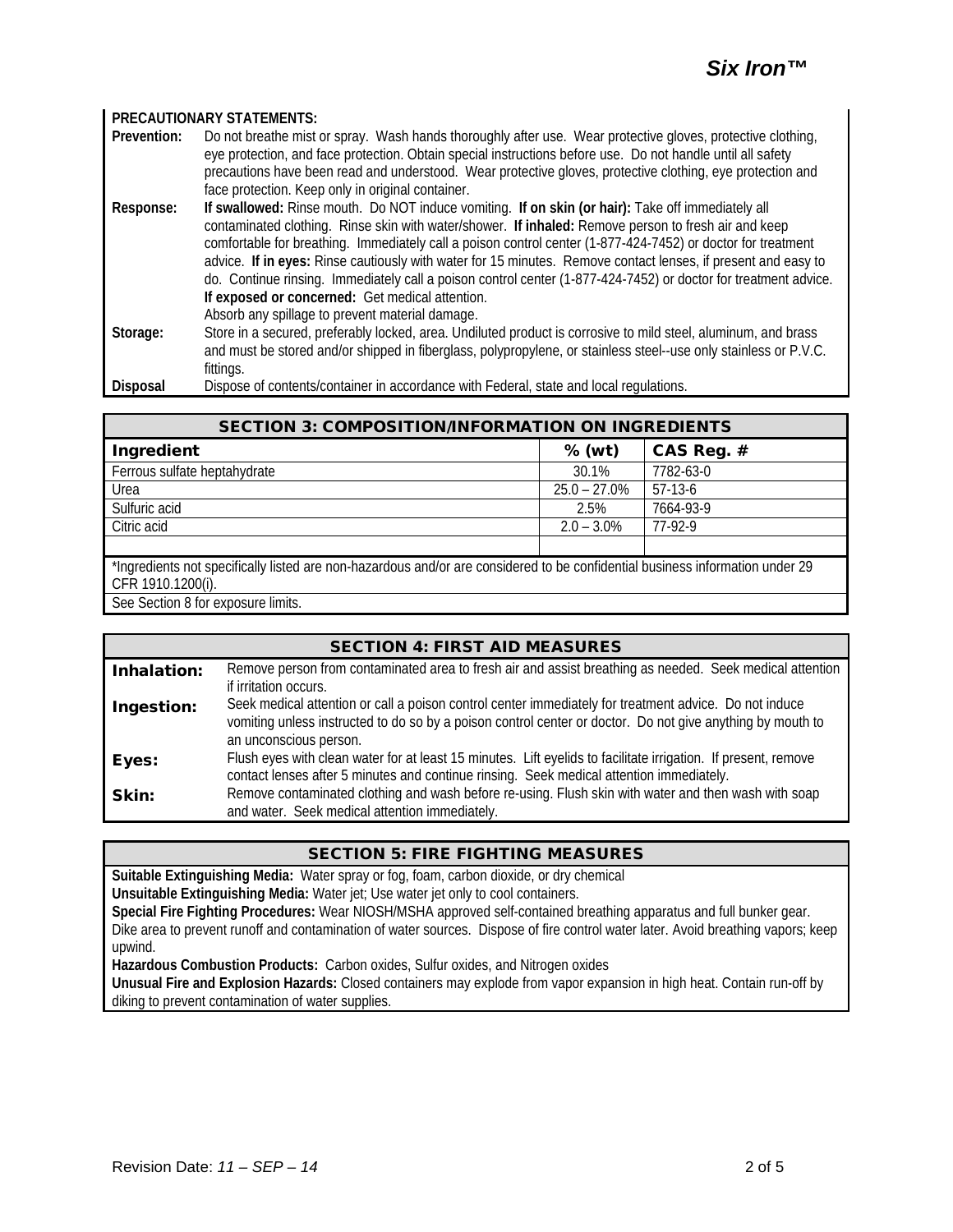# SECTION 6: ACCIDENTAL RELEASE MEASURES

**Personal Precautions:** Refer to Section 8 for personal protective equipment to be worn during containment and clean-up of a spill involving this product.

**Environmental Precautions:** Do not allow spilled product to enter sewers or waterways.

**Methods for Containment:** Contain spilled product by diking area with sand or earth.

**Methods for Clean-up:** Cover contained spill with an inert absorbent material such as sand, vermiculite or other appropriate material. Vacuum, scoop, or sweep up material and place in a container for disposal. Do not place spilled material back in original container.

**Other Information:** Spills of this product may require reporting under the Comprehensive Environmental Response, Compensation and Liability Act (CERCLA) as the product contains sulfuric acid with a reportable quantity (RQ) of 100 lbs. and ferrous sulfate heptahydrate with a reportable quantity of 1,000 lbs. See Section 15 for additional information.

## SECTION 7: HANDLING AND STORAGE

**Handling:** Ensure adequate ventilation during handling and use. Immediately clean up spills that occur during handling. Keep containers closed when not in use. Practice good hygiene after using this material, especially before eating, drinking, smoking, using the toilet, or applying cosmetics.

**Storage:** Store in cool, dry areas away from children, food and feed products in an area away from incompatible substances. Ensure that storage area is secured. Protect packaging from physical damage. Protect from exposure to fire. Maintain product between 40°F - 100°F. Undiluted product is corrosive to mild steel, aluminum, and brass and must be stored and/or shipped in fiberglass, polypropylene, or stainless steel--use only stainless or P.V.C. fittings.

#### **Minimum Storage Temperature:** 40°F

**Other Precautions:** Consult Federal, state and local laws and regulations pertaining to storage.

| <b>SECTION 8: EXPOSURE CONTROLS/PERSONAL PROTECTION</b>                                                                                                                                                                                                                                                                                                                                                                                                                                                                                         |                  |                    |                  |
|-------------------------------------------------------------------------------------------------------------------------------------------------------------------------------------------------------------------------------------------------------------------------------------------------------------------------------------------------------------------------------------------------------------------------------------------------------------------------------------------------------------------------------------------------|------------------|--------------------|------------------|
| <b>Exposure Guidelines</b>                                                                                                                                                                                                                                                                                                                                                                                                                                                                                                                      |                  |                    |                  |
| Component:                                                                                                                                                                                                                                                                                                                                                                                                                                                                                                                                      | <b>OSHA PEL</b>  | <b>ACGIHTLV</b>    | NIOSH REL        |
| Ferrous sulfate heptahydrate<br>$(CAS # 7782-63-0)$                                                                                                                                                                                                                                                                                                                                                                                                                                                                                             | 1 mg/m3 (TWA)    | $1$ mg/m $3$ (TWA) | 1 mg/m $3$ (TWA) |
| Sulfuric acid (CAS # 7664-93-9)                                                                                                                                                                                                                                                                                                                                                                                                                                                                                                                 | 1 mg/m $3$ (TWA) | 0.2 mg/m3 TWA      |                  |
| Respiratory Protection: For most well-ventilated conditions, no respiratory protection should be needed. If airborne<br>concentrations exceed exposure limits, use a NIOSH approved air-purifying respirator with cartridges/canisters approved for acid<br>gases.                                                                                                                                                                                                                                                                              |                  |                    |                  |
| <b>Engineering Controls:</b><br>Local Exhaust: Provide general or local exhaust ventilation systems to maintain airborne<br>concentrations below OSHA PELs or other specified exposure limits. Local exhaust ventilation is<br>preferred.                                                                                                                                                                                                                                                                                                       |                  |                    |                  |
| Protective Gloves: This product can cause serious skin damage. Wear chemically protective gloves to prevent exposure to<br>skin.<br>Eye Protection: To avoid contact with eyes, wear chemical safety goggles or safety glasses and full face shield. Contact<br>lenses are not protective eye devices. An emergency eyewash or water supply should be readily accessible to the work area.<br>Other Protective Clothing or Equipment: Wear long-sleeve shirt, long pants and chemically protective boots plus socks to<br>prevent skin contact. |                  |                    |                  |
| Work/Hygianic Dractices: Never eat drink nor use to bacco in work areas. Dractice good hygiene after using this material                                                                                                                                                                                                                                                                                                                                                                                                                        |                  |                    |                  |

 $\,$  in work areas. Practice good hygiene after using this material, especially before eating, drinking, smoking, using the toilet, or applying cosmetics.

| <b>SECTION 9: PHYSICAL AND CHEMICAL PROPERTIES</b> |                    |                                      |                           |  |
|----------------------------------------------------|--------------------|--------------------------------------|---------------------------|--|
| <b>Physical State:</b>                             | Liauid             | Specific Gravity ( $H_2O=1$ ):       | $1.318$ (typical)         |  |
| Vapor Pressure (mm Hg):                            | Not determined     | Density (Ibs/gallon):                | 11.0 lbs/gallon (typical) |  |
| Vapor Density (Air=1):                             | Not determined     | <b>Melting Point/Freezing Point:</b> | Not determined            |  |
| Solubility in Water (wt %):                        | 100%               | <b>Boiling Point/Range:</b>          | Not determined            |  |
| Viscosity:                                         | Not determined     | pH:                                  | $1.5 - 2.5$               |  |
| Appearance and odor:                               | Clear green liquid | Flash Point:                         | Does not flash            |  |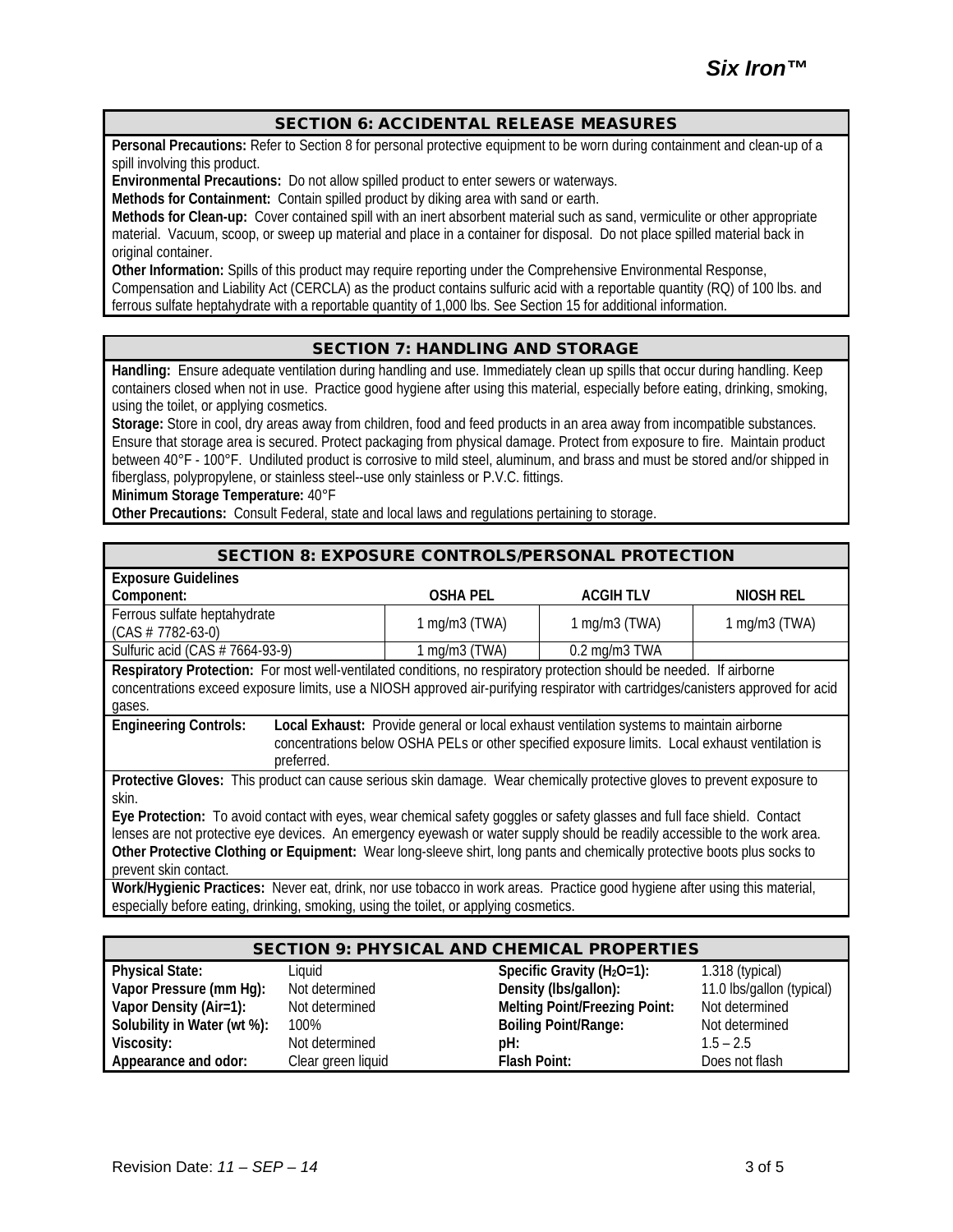# SECTION 10: STABILITY AND REACTIVITY

**Reactivity:** Corrosive to mild steel, aluminum, and brass **Chemical Stability:** Product is stable at ambient temperature and pressure, under normal storage and handling conditions. **Possibility of Hazardous Reactions:** Will not occur **Conditions to Avoid:** Excessive heat **Incompatible Materials:** Avoid mixing with calcium solutions, strong reducing agents and finely powdered metals. **Hazardous Decomposition Products:** During prolonged exposure to high heat or fire conditions Carbon oxides, Sulfur oxides,

and Nitrogen oxides may form.

## SECTION 11: TOXICOLOGICAL INFORMATION

| <b>ACUTE TOXICITY</b>                                                               |                                                                                                   |  |  |  |
|-------------------------------------------------------------------------------------|---------------------------------------------------------------------------------------------------|--|--|--|
| Eye Effects:                                                                        | May cause serious and irreversible eye damage if exposed for more than a few minutes.             |  |  |  |
| <b>Skin Effects:</b>                                                                | May cause serious and irreversible skin damage if exposed for more than a few minutes.            |  |  |  |
| <b>Acute Inhalation Effects:</b>                                                    | May be harmful if inhaled.                                                                        |  |  |  |
| <b>Acute Oral Effects:</b>                                                          | Estimated LD50 = 4,587 mg/kg; May cause burning of the esophagus due to low pH of<br>concentrate. |  |  |  |
| <b>Specific Target Organ</b><br>Toxicity:                                           | Prolonged or repeated exposure may have an impact on the gastrointestinal system and liver.       |  |  |  |
| <b>CHRONIC TOXICITY</b>                                                             |                                                                                                   |  |  |  |
| <b>Chronic Effects:</b>                                                             | Prolonged or repeated exposure may have an impact on the gastrointestinal system and liver.       |  |  |  |
| Carcinogenicity:                                                                    | Sulfuric acid is a known human carcinogen.                                                        |  |  |  |
| Mutagenicity:                                                                       | No component is anticipated to have mutagenic effects.                                            |  |  |  |
| Teratogenicity:                                                                     | No component is anticipated to have teratogenic effects.                                          |  |  |  |
| <b>Reproductive Toxicity:</b>                                                       | No component is anticipated to have negative effects on the reproductive system.                  |  |  |  |
| <b>POTENTIAL HEALTH EFFECTS:</b>                                                    |                                                                                                   |  |  |  |
| Eyes: Causes serious eye irritation with the potential for irreversible damage.     |                                                                                                   |  |  |  |
| Skin: Causes serious skin irritation with the potential for irreversible damage.    |                                                                                                   |  |  |  |
| Inhalation: Inhalation of mist may cause irritation of the upper respiratory tract. |                                                                                                   |  |  |  |
| Ingestion: Harmful if swallowed. May cause burning of the esophagus.                |                                                                                                   |  |  |  |

# SECTION 12: ECOLOGICAL INFORMATION **ENVIRONMENTAL SUMMARY:** Not determined

| <b>ECOTOXICITY DATA:</b>                    |                                             |
|---------------------------------------------|---------------------------------------------|
| Fish Acute and Prolonged Toxicity:          | Estimated 96 hr LC50 = $1,017$ mg/L         |
| <b>Aquatic Invertebrate Acute Toxicity:</b> | Estimated 48 hr EC50 for Daphnia = 727 mg/L |
| <b>Aquatic Plant Toxicity:</b>              | Not determined                              |
| <b>Bird Acute and Prolonged Toxicity:</b>   | Not determined                              |
| Honeybee Toxicity:                          | Not determined                              |
| <b>ENVIRONMENTAL EFFECTS:</b>               |                                             |
| Soil Absorption/Mobility:                   | Not determined                              |
| Persistence and degradability:              | Not determined                              |
| <b>Bioaccumulative Potential:</b>           | Not determined                              |
| Other adverse effects:                      | Not determined                              |

# SECTION 13: DISPOSAL CONSIDERATIONS

**Waste:** Dispose of in accordance with applicable Federal, state and local laws and regulations. **Container:** Triple rinse and recycle the container or dispose of in accordance with Federal, state and local laws and regulations. **RCRA Characteristics:** It is the responsibility of the individual disposing of this product to determine the RCRA classification and hazard status of the waste. If disposed of as purchased, waste code D002 (Corrosive) applies.